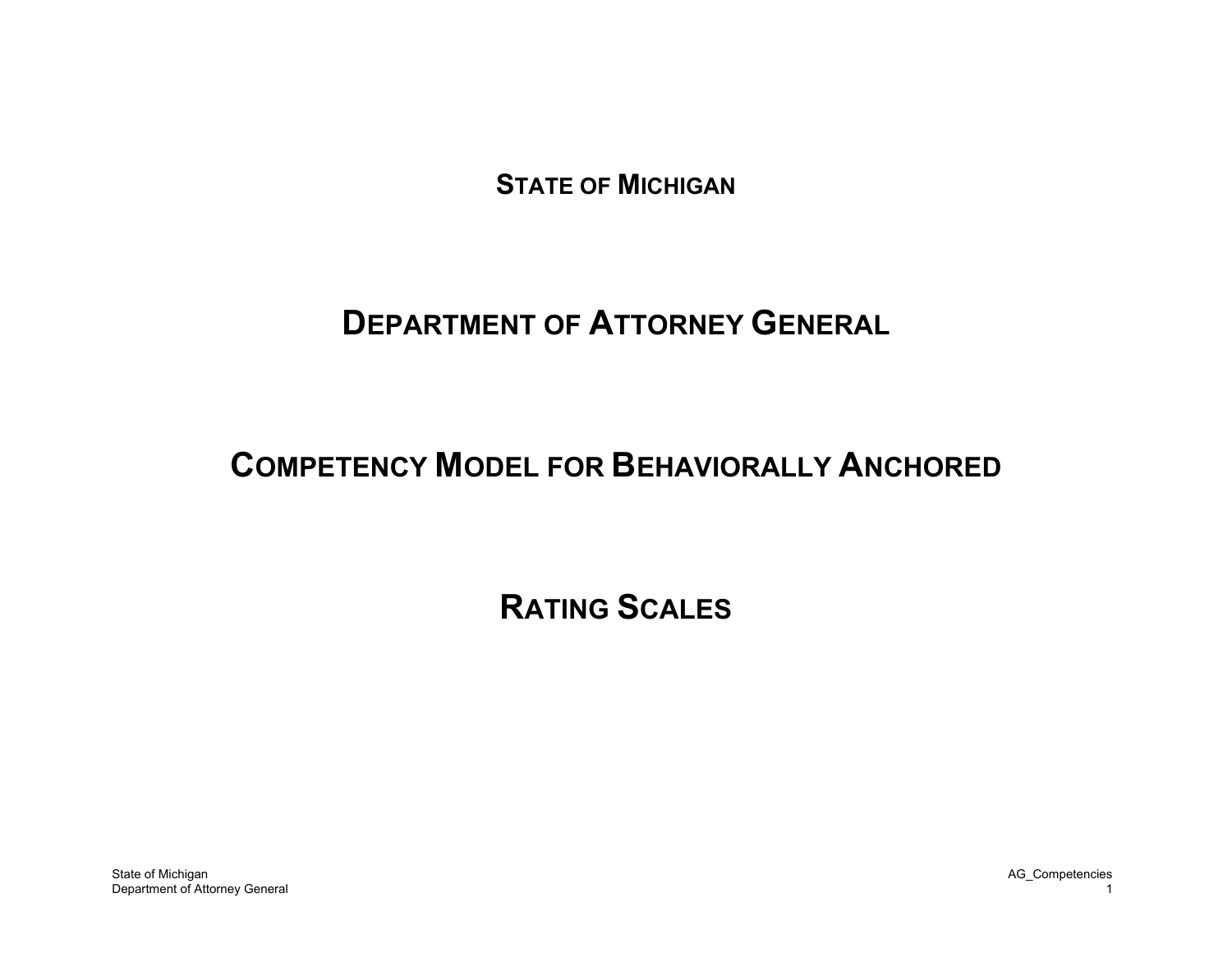## **COMMUNICATION**

Expresses ideas effectively in individual and group situations; speaks with conviction when explaining or conveying information in presentations to a variety of listeners (e.g., clients, attorneys and staff, public, etc.). Is comfortable "thinking on one's feet"; is articulate, persuasive and prepared. Listens attentively to the comments, thoughts, and beliefs of others. Organizes and expresses thoughts and information in writing in a manner that meets the needs and requirements of the intended listener.

#### **Needs Improvement**

- $\bullet$ Has difficulty influencing or persuading others to his or her view; does not command the attention of other people.
- •When speaking, may not convey a high degree of credibility (e.g., uncertainty in voice, mumbling, over-use of "ums", unprepared, unorganized, etc.).
- •Uses jargon, acronyms or terms not understood by listener.
- $\bullet$  Is a poor listener; hears what he/she wants to hear; does little to stay objective or to understand the needs/interests of the other party.
- $\bullet$  Written work is unorganized, unclear or contains grammatical errors; requires a significant number or modifications or corrections to bring it up the acceptable levels.
- $\bullet$  Chooses an inappropriate method of communications for the situation (e.g., uses email when formal letter or memorandum is more appropriate).

- • Is persuasive and influential; communicates in a manner which conveys credibility and confidence and is usually successful in getting others to understand and accept his/her ideas and actions.
- •Maintains composure with argumentative persons; is assertive in personal communications and does not get intimidated.
- •Speaking voice is clear and well modulated; content of oral communication is readily understood by intended listeners.
- •Uses active listening techniques and provides feedback, acknowledging what others have expressed.
- $\bullet$ Has a full understanding of material being presented or discussed; answers questions and objections effectively.
- • Documents are written in logical, clear and comprehensible manner using correct grammar and vocabulary; few changes or revisions are necessary.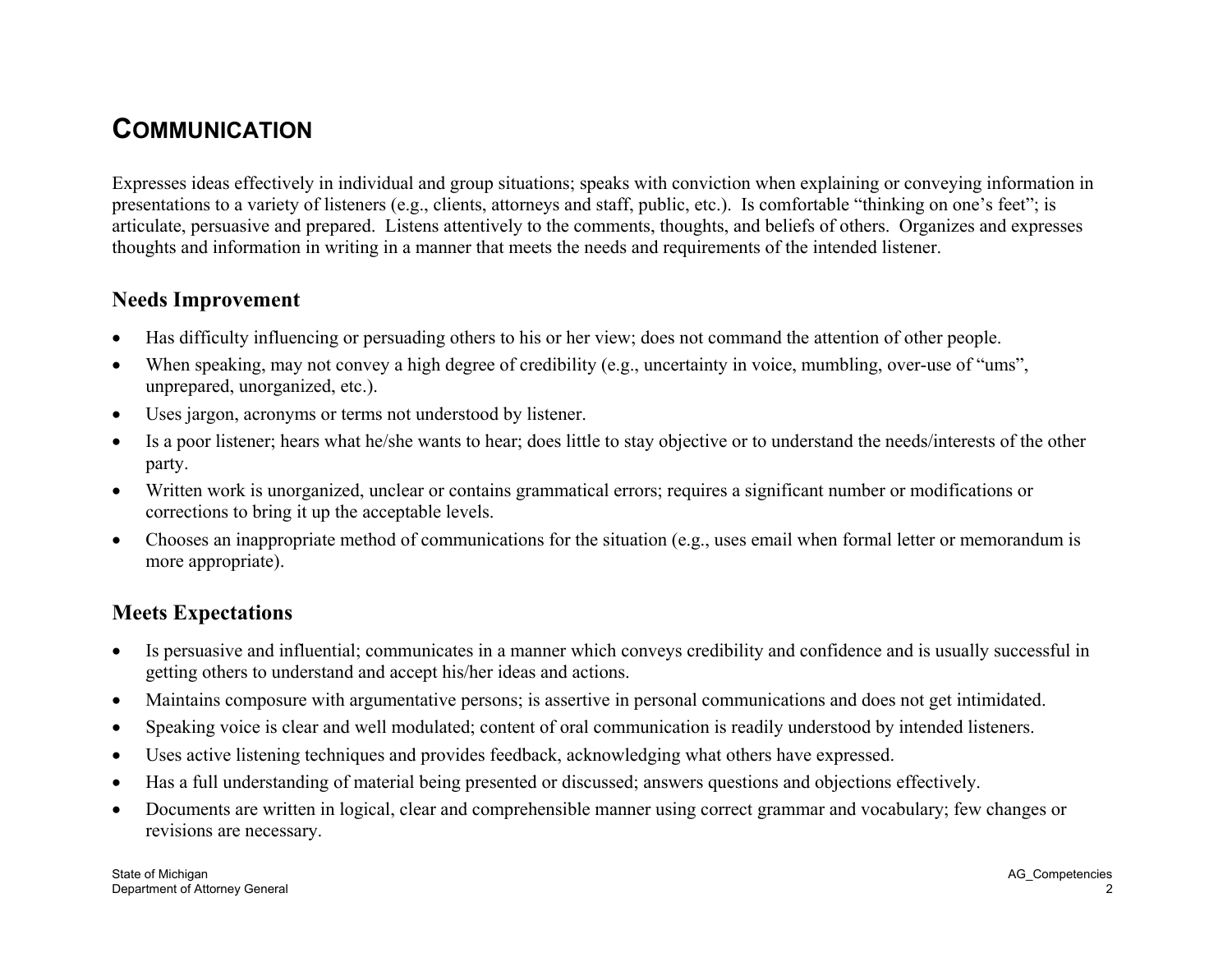$\bullet$ Documents are written in an appropriate style and text for the purpose (e.g., brief versus demand letter, etc.).

## **High Performing**

- $\bullet$  Highly persuasive in communications; convincingly asserts and explains own position when he/she believes a given action should be taken.
- •Highly articulate, concise, and persuasive in conversation and presentation; handles objections skillfully and effectively.
- • Presentations are highly impacting on others; key messages are presented in a manner targeted for the listener; maintains excellent eye contact and body language throughout presentation.
- •Is highly credible in communications; uses facts and data to support information and substantiate findings.
- • Documents are highly effective because they are easy to understand, coherent and logical, and include all relevant or needed information to meet the needs of the reader; uses language and terminology that is effective for the intended reader.
- $\bullet$  Writes in a highly effective manner, interpreting complex information and thoughtfully expressing his/her viewpoint, analysis or conclusions.

# **CLIENT RELATIONS**

Demonstrates understanding of client goals and objectives; actively works toward meeting client needs and addressing client issues. Is accessible to the client and maintains regular communications and contact. Obtains relevant information from the client necessary to address and solve client problems. Presents advice to the client in a clear and useful manner. Balances the needs of all constituencies including client agencies, the Department, and the public.

#### **Needs Improvement**

- $\bullet$ Does not maintain regular contact with the client.
- •Fails to provide information needed by a client or for a client in a timely manner.
- • Does not respond to the client in a manner most convenient or appropriate for the client (e.g., communications via phone, or email, or letter, etc.)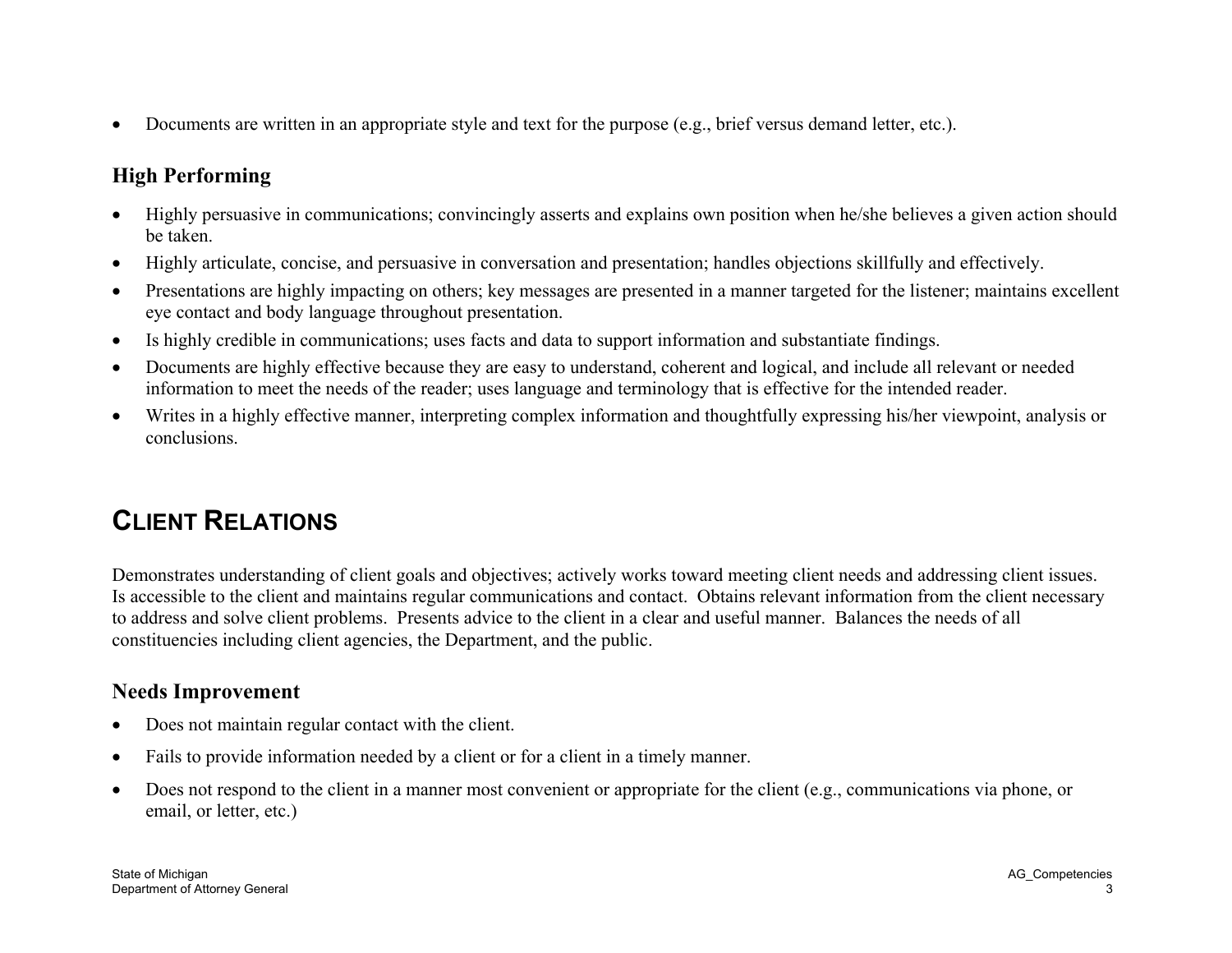- $\bullet$  Fails to fully pursue and develop an understanding of the client's goals and objectives; as a result, does not create opportunities to meet those goals.
- • Makes assumptions concerning the needs of the client instead of working with the client to understand their perspective in determining their needs to find appropriate solutions.
- • Fails to treat clients needs with urgency and importance; avoids clients who have complaints; inappropriately delegates client interaction to others.

#### **Meets Expectations**

- $\bullet$  Maintains regular contact with the client; is highly accessible to the client so that he/she can readily contact the attorney (e.g., provides phone number(s), address, email, etc.).
- • Understands client needs and usually finds means by which the Department can serve those needs; takes personal responsibility for being responsive to client needs.
- $\bullet$ Faithfully fulfills commitments make to clients.
- $\bullet$ Develops understanding of the client and the unique challenges faced by the client; continually keeps current on this knowledge.
- •Provides relevant information for the client; follows up to ensure the resolution/solution.
- •Gives client information promptly and in advance (i.e., prior to scheduling deadlines).
- •Updates the client on the status/progress of a file or work; promptly responds to client questions and comments.

- •Proactively initiates contact with the client on a regular basis; seeks client feedback/meetings to monitor client satisfaction.
- • Is sensitive to client needs, values client, and always treats the client with respect (e.g., highly responsive to the client's need for information, tactfully handles controversial issues affecting the client, maintains frequent and high quality communication with client, etc.).
- •Proactively addresses client needs or potential problems prior to the client requesting it.
- $\bullet$  Differentiates between policy and legal issues in client interactions; provides counsel or advice to client regarding the best legal options even though it may not be in agreement with their position.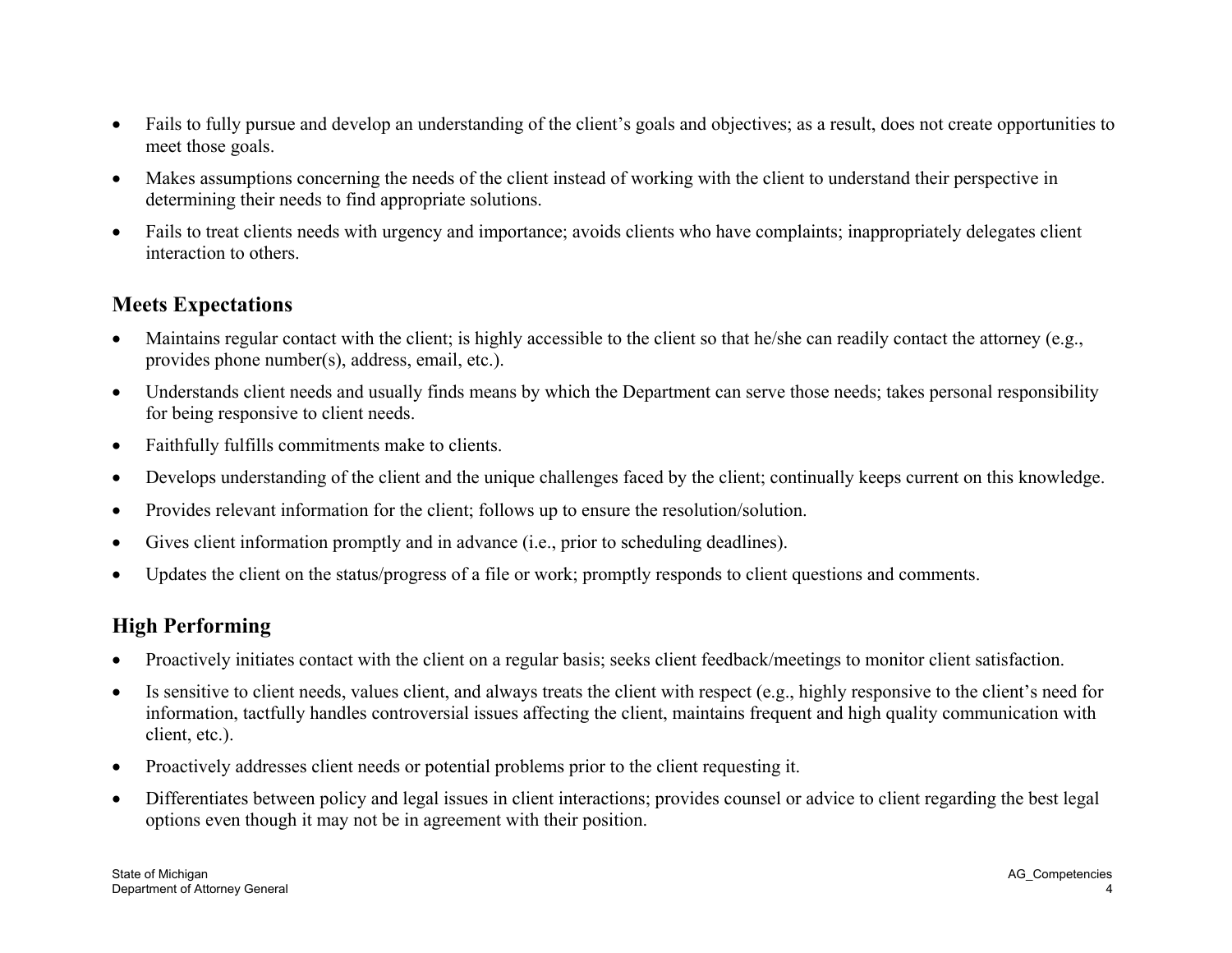- $\bullet$ Demonstrates an in-depth understanding of all major client needs.
- • Partners with the client to address client goals and objectives; goes "above and beyond" regular requirements to educate the client on legal issues and the current environment to make sound decisions (e.g., discusses issues, consequences of actions, etc.).

## **WORKING WITH OTHERS/INTERPERSONAL SKILLS**

Demonstrates patience, respect, flexibility, and emotional control when working with others. Works collaboratively towards shared goals. Participates in discussions, seeks and shares information and expertise with others (e.g., attorneys and staff, clients, expert witnesses, etc.). Provides constructive feedback and willingly accepts feedback from others. Effectively takes on various roles by acting as a leader, serving as a team member, or following the directions of others to appropriately meet the needs of the specific situation.

#### **Needs Improvement**

- •Does not show acceptance and respect of individual differences of ideas, experiences, or background.
- •Does not consistently use appropriate or respectful language when interacting with others.
- •Does not share relevant information with others.
- •Prefers to work independently and sometimes resists collaboration even when the situation calls for it.
- • Dismisses the opinions or suggestions put forward by others in a way that is discourteous; does not reflect on the pros and cons of a position prior to responding.
- $\bullet$ Defines his/her own interests and needs without attempting to discover the interests and needs of other parties.

- •Shows respect to others during interactions; shows openness to differences of ideas, experience, or background of others.
- •Anticipates information others may need and shares information with others in a collaborative manner.
- • In team settings, understands role and contribution to the team; defends own position or supports team decision when appropriate though may personally disagree.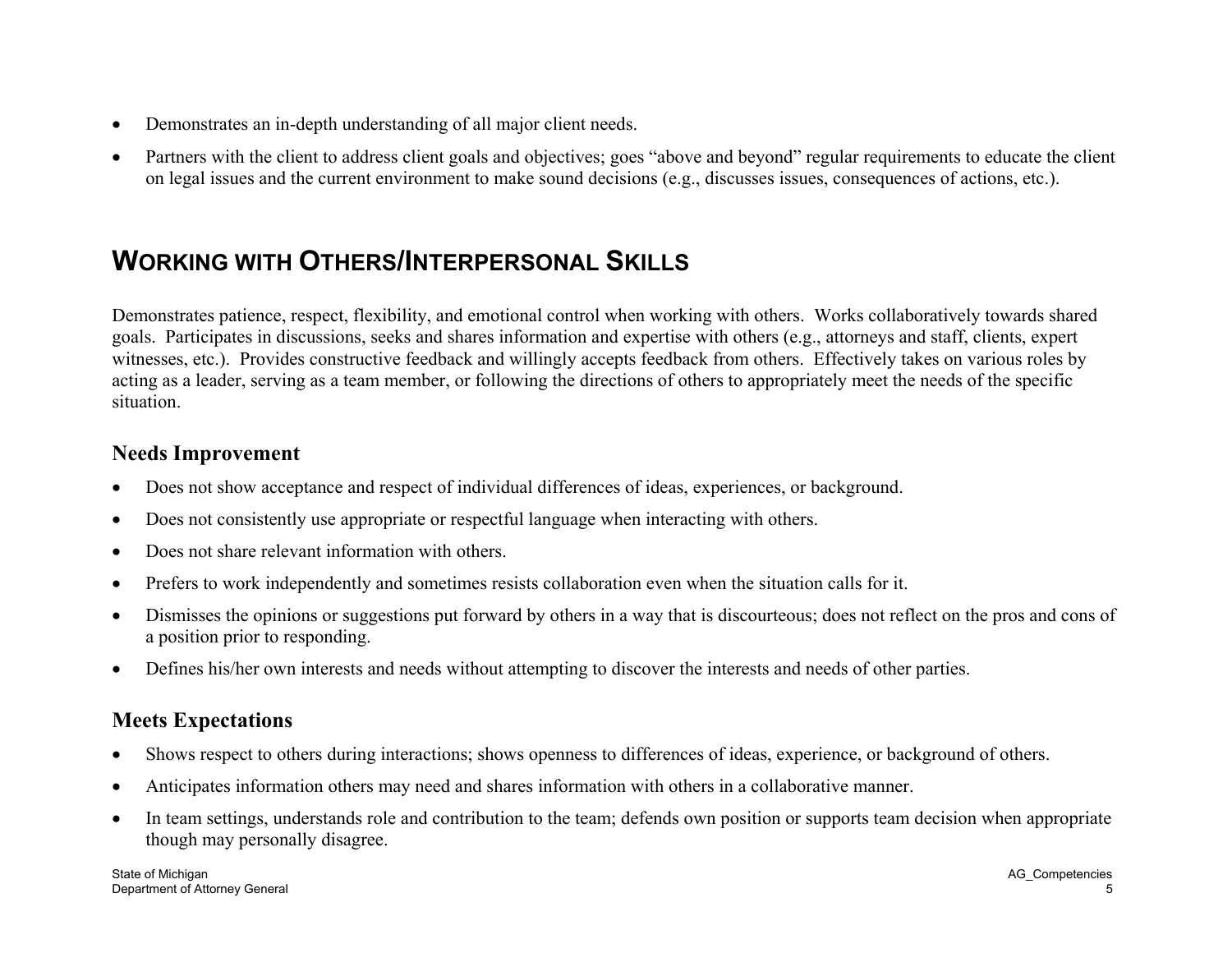- $\bullet$ Shows awareness of and sensitivity to others' needs.
- • Aware of and respectful of others' time constraints and workload (e.g., files documents promptly and ahead of time before other absolutely need them).
- •Works collaboratively with others to make decisions and produce results; actively solicits and values others' input and expertise.
- •Provides constructive feedback to others.

- $\bullet$ Values each individual's unique contribution; expresses this appreciation.
- •Goes out of the way to help more junior attorneys by providing information and advice.
- •Frequently offers to assist with matters assigned to other attorneys; provides valuable advice and support for other attorneys.
- • Demonstrates/provides leadership in the context of his/her role; highly effectively moves between work roles depending on the situation; for example, leads the case, but allows the manager to make decisions/be in charge when present.
- $\bullet$ Fosters a caring and supportive work environment through showing support and sensitivity to others' needs.
- • Consistently acts in a manner that creates a climate of teamwork and collaboration among others; proactively helps others to build positive relationships to achieve objectives.

# **CASE/WORKLOAD MANAGEMENT**

Demonstrates understanding of the elements of each assignment, the legal and factual theories involved, client needs and public's concerns. Recognizes time and preparatory work necessary to effectively handle assignments and avoid last minute rushes (includes the elements of strategy, prioritization, creativity in approach, managing and meeting deadlines, seeking advice and assistance, and advising supervisor and others of important or sensitive issues).

### **Needs Improvement**

- $\bullet$ Does not meet required deadlines.
- •Omits pertinent documentation from files; documentation is incomplete or inaccurate.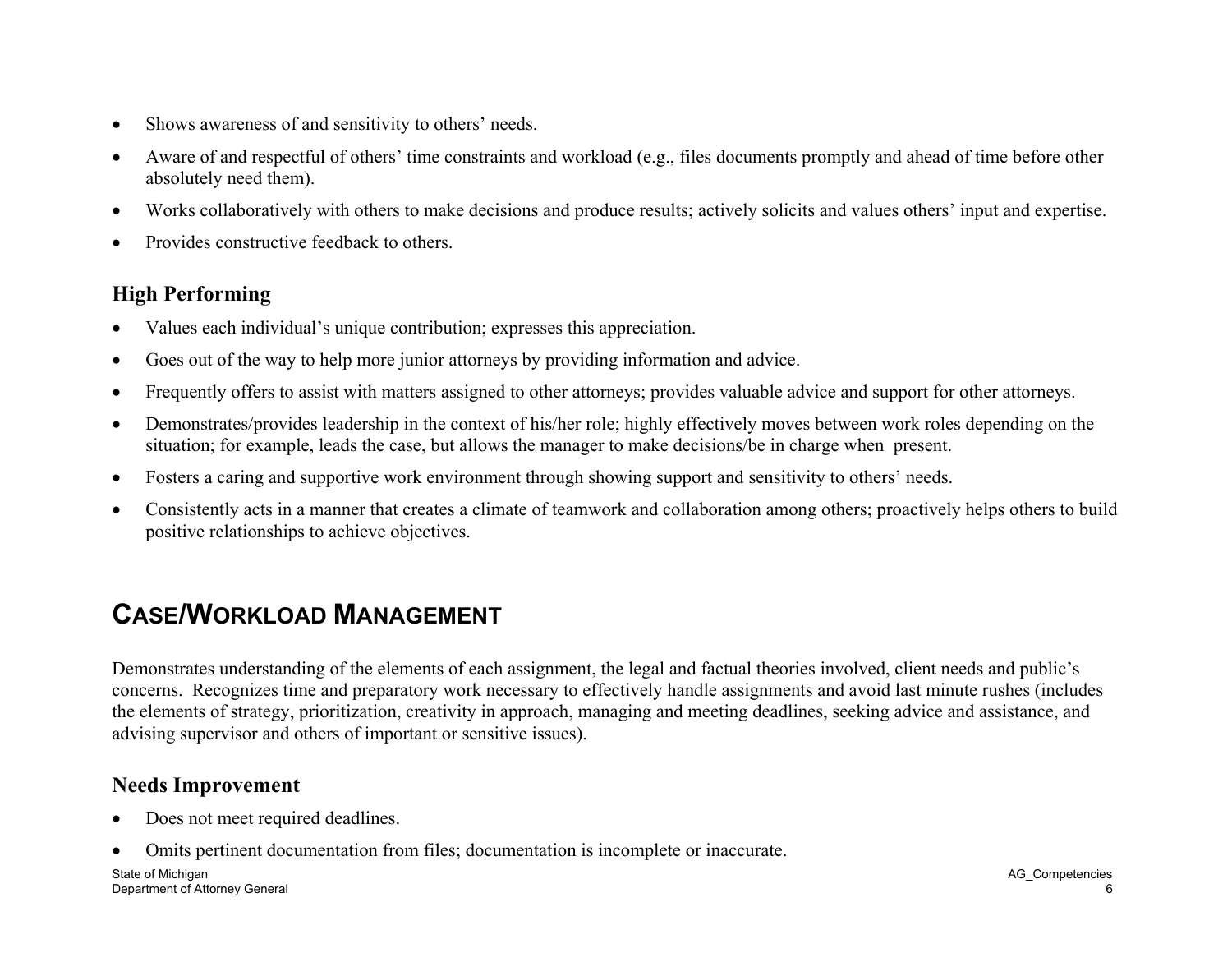- $\bullet$ Fails to update case files.
- •Does not effectively prioritize tasks, spends time on less important tasks at the expense of more important work.
- •Fails to maintain and update calendar so that it is current.
- •Does not plan and provide others with advance notice; "drops work" on support staff and coworkers at the last minute.
- •Fails to update supervisor on case issues or workload conflicts.
- •Fails to clarify assignments when uncertain.

#### **Meets Expectations**

- •Thinks through time required to handle an assignment and the effect on other assignments.
- •Set priorities among assignments that meet client demands, public policy concerns, and court and other deadlines.
- •Responds in a timely manner to requests for dates and information.
- •Seeks extensions on deadlines, when appropriate, well in advance such as to avoid last minute requests.
- •Keeps files up-to-date, comprehensive, and orderly.
- •Provides necessary information to support staff to ensure that dates and commitments are in the calendar.
- •Recognizes and seeks help when lacking legal experience or expertise; recognizes a novel issue and informs others.
- •Regularly updates supervisor of work and gives advance notice of conflict in meeting the workload; effectively manages calendar.
- •Seeks clarification of assignments when necessary.

- • Anticipates likely developments in assignments and keeps supervisor and client informed; promptly recognizes and takes action when support from coworkers or supervisor is needed.
- •Effectively manages multiple complex assignments and deadlines.
- •Identifies and uses other resources (outside department/experts) as needed to achieve quality work results.
- • Proactively keep supervisor well informed about matters of significance; vigilant for emerging issues or problems and advises supervisor promptly.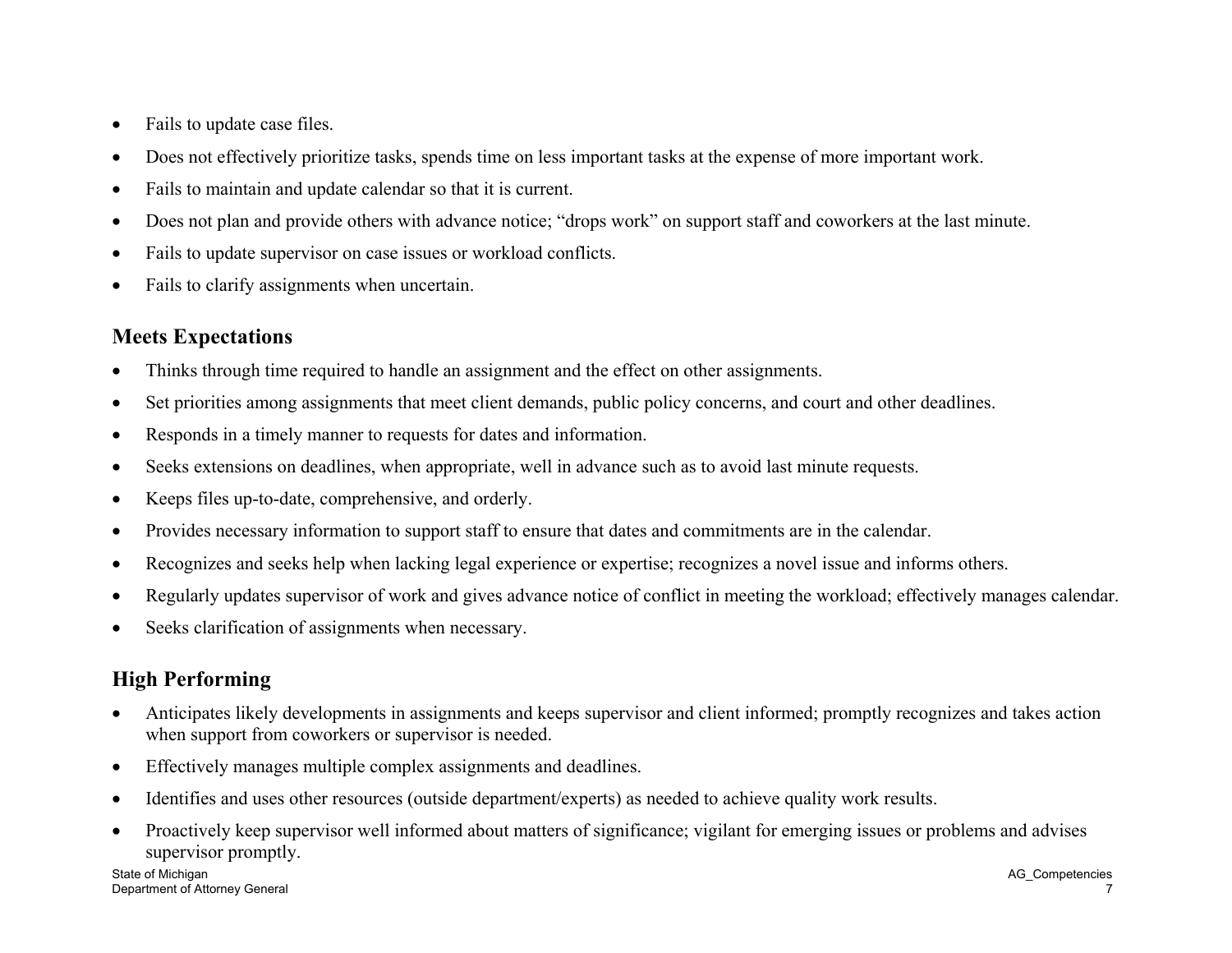## **TECHNICAL SKILLS**

Utilizes specific legal training and experience to complete assignments and resolve issues in all forums (e.g., judicial, administrative, etc.). Demonstrates command of all elements of the law. Keeps current with legal knowledge. Effectively conducts required research, advocacy and exposition. Utilizes persuasion, negotiation, and conflict resolution effectively to overcome barriers and effectively complete assignments.

#### **Needs Improvement**

- •Fails to stay technically current in specific area of practice.
- •Regularly asks for assistance or advice in most basic area of own area of practice.
- •Does not take action to learn areas of law outside own when it is necessary to complete an assignment.
- • Pushes cases to litigation when settlement is a preferred or more effective option; pushes cases to settle when litigation is a preferred or more effective option.
- •Does not understand or use Alternate Dispute Resolution (ADR) or mediation.
- •Is easily thrown off stride when a preplanned approach or argument needs to be revised.
- •Repeats mistakes of commission or omission in assignments.
- •Does not attend relevant training and/or apply it to work.
- •Overlooks key issues in a case.

- •Has command of law applicable to specific area of practice.
- •Has command of evidentiary rules.
- •Regularly reviews legal publications (paper and electronic) to stay current.
- •Uses available research materials to complete work.
- • Addresses and presents legal and factual arguments consistent with facts and legal research that has been developed; arguments are cogent, logical, and sound.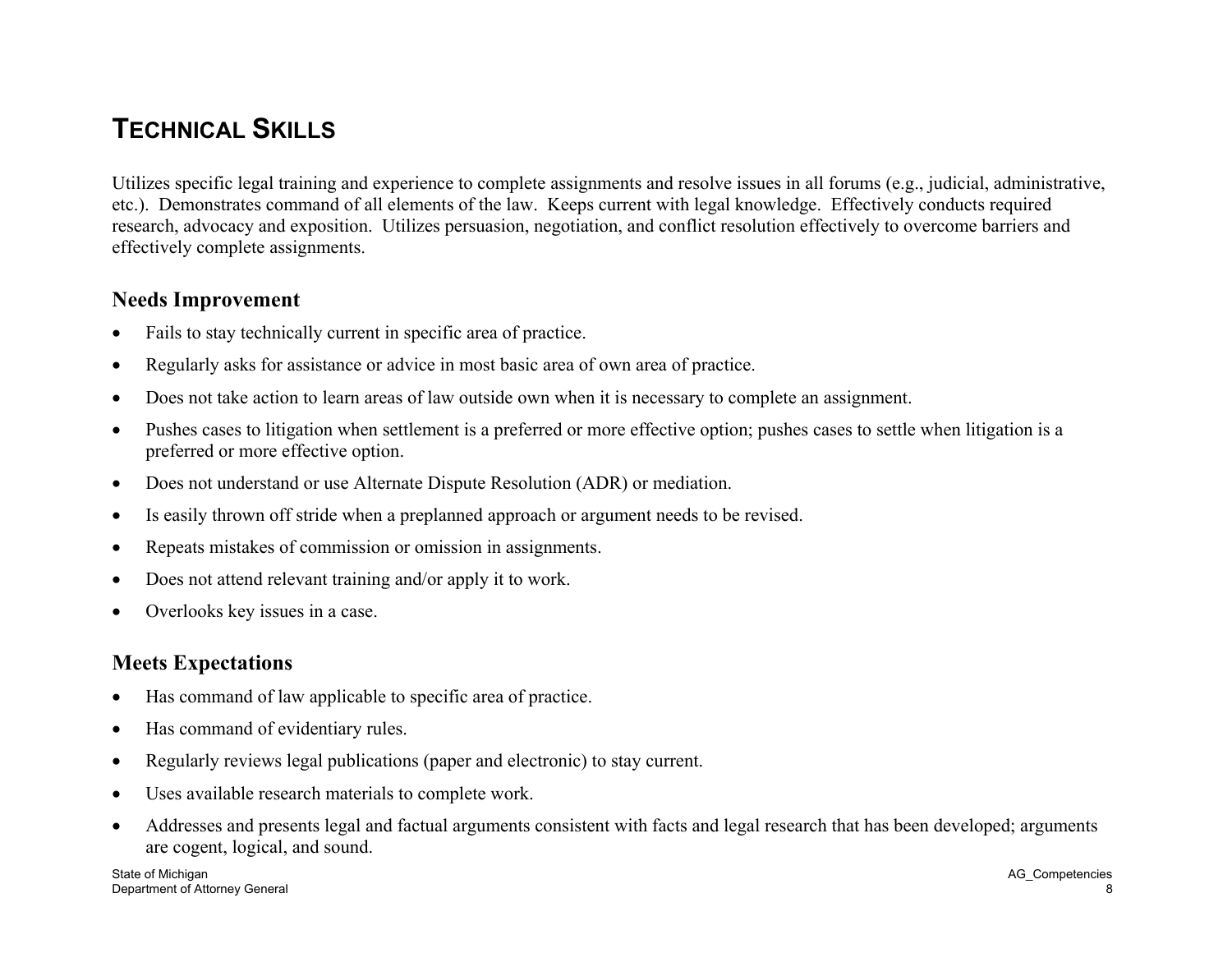- $\bullet$ Recognizes when to enter into negotiation or plea agreement.
- •Effectively uses negotiation and conflict resolution techniques.
- •Understands and uses available Alternate Dispute Resolution (ADR) and mediation forums appropriately.
- •Notes cases that may become relevant for future work to help expedite research in the future.
- •Attends and applies relevant training in performing work.
- •Identifies all relevant facts ad legal issues; defines the discovery approach; identifies potential defenses, etc.

- •Goes beyond own specific area of expertise to resolve legal issues.
- •Develops unique or novel theories and issues to resolve assignment.
- •Is highly effective in "thinking on his/her feet" and adjusting arguments to fully develop case and overcome obstacles.
- • Develops highly effective aids (e.g., visual aids, exhibit books, etc.) to enhance presentations and focus client, judge, or jury on relevant information or key aspects of case or transactions.
- •Persuasively negotiates complex settlements with the opposing side and with the client.
- $\bullet$  Effectively identifies when special needs or unique issues arise in complex assignments and involves the appropriate person(s) as an expert, advisor, witness, etc., for the most effective impact.
- $\bullet$  Recognizes when a matter is ready for settlement and has prepared the client in advance to enter into settlement or plea discussions.
- $\bullet$ Identifies additional training resources and gains relevant legal training to improve legal skills.

## **PROFESSIONALISM**

Demonstrates support and dedication to the Department and its mission. Acts with integrity and honesty in interactions with others. Adheres to the ethical standards for behavior and follows the professional rules of conduct. Treats others with respect and civility regardless of status or personal differences (e.g., attorneys and staff, clients, expert witnesses, etc.). Is sensitive to others and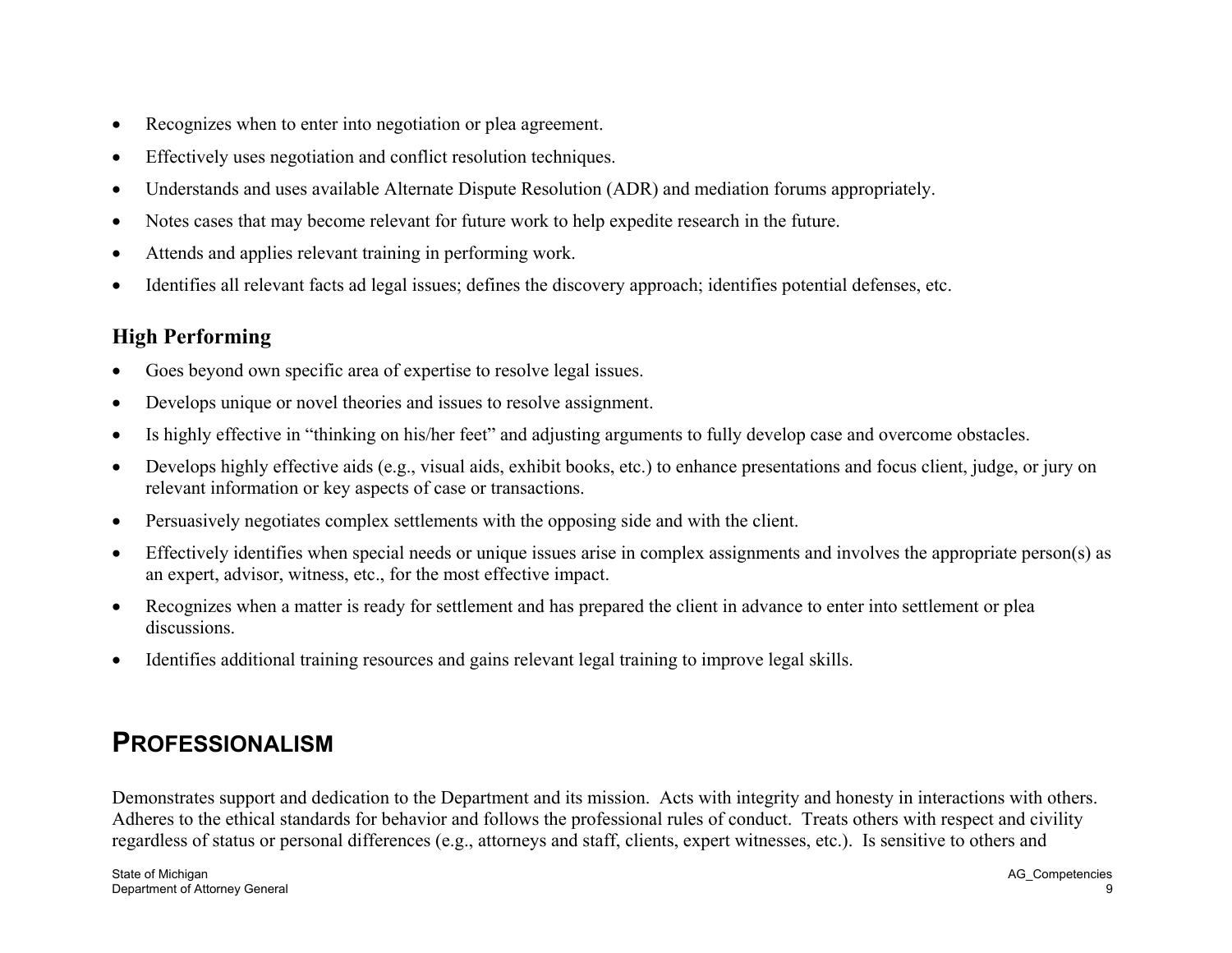problems or issues presented. Demonstrates responsibility and commitment, following through on his/her word. Displays sound judgment at all times to effectively serve clients, attorneys and staff, the public and Department.

#### **Needs Improvement**

- •Does not accept responsibility for own decisions or mistakes, may blame others.
- •Takes or recommends actions for personal reasons rather than proper professional reasons.
- •Fails to treat other with respect (e.g., does not answer or return calls, does not forward calls to the appropriate individual, etc.).
- •Purposely repeats information that is inaccurate.
- •Engages in hostile or unnecessary rude behavior or behaves in a highly aggressive manner.
- •Displays a "win at all costs" attitude and behavior; gloats about wins, regardless of impact on others involved or issues.
- •Does not maintain client or Department confidentiality.
- •Fails to comply with Departmental or divisional policies and procedures.
- •Does not remove self from conflicts of interest, or recognize conflicting positions of clients.

- •Follows through on commitments.
- •Maintains confidential information about others; plans ahead in actions to limit risks or breaches.
- •Is ethical in all his/her dealings with others; follows Michigan Rules of Professional Conduct (MRPC).
- • Aware of implications of actions and considers them prior to taking action; identifies, handles, or refers potential ethical or highly sensitive issues (e.g., media involvement) and informs supervisor.
- $\bullet$  Provides client full range of options and possibilities (educates); alerts client to all ramifications beyond the immediate situation; identifies risks to the client.
- •Treats others with respect; remains objective and act non-judgmentally; provides or refers the right contact/person to assist others.
- $\bullet$  Displays civility and professional integrity at all ties regardless of other's or the opposition's actions (including potentially rude or unprofessional conduct).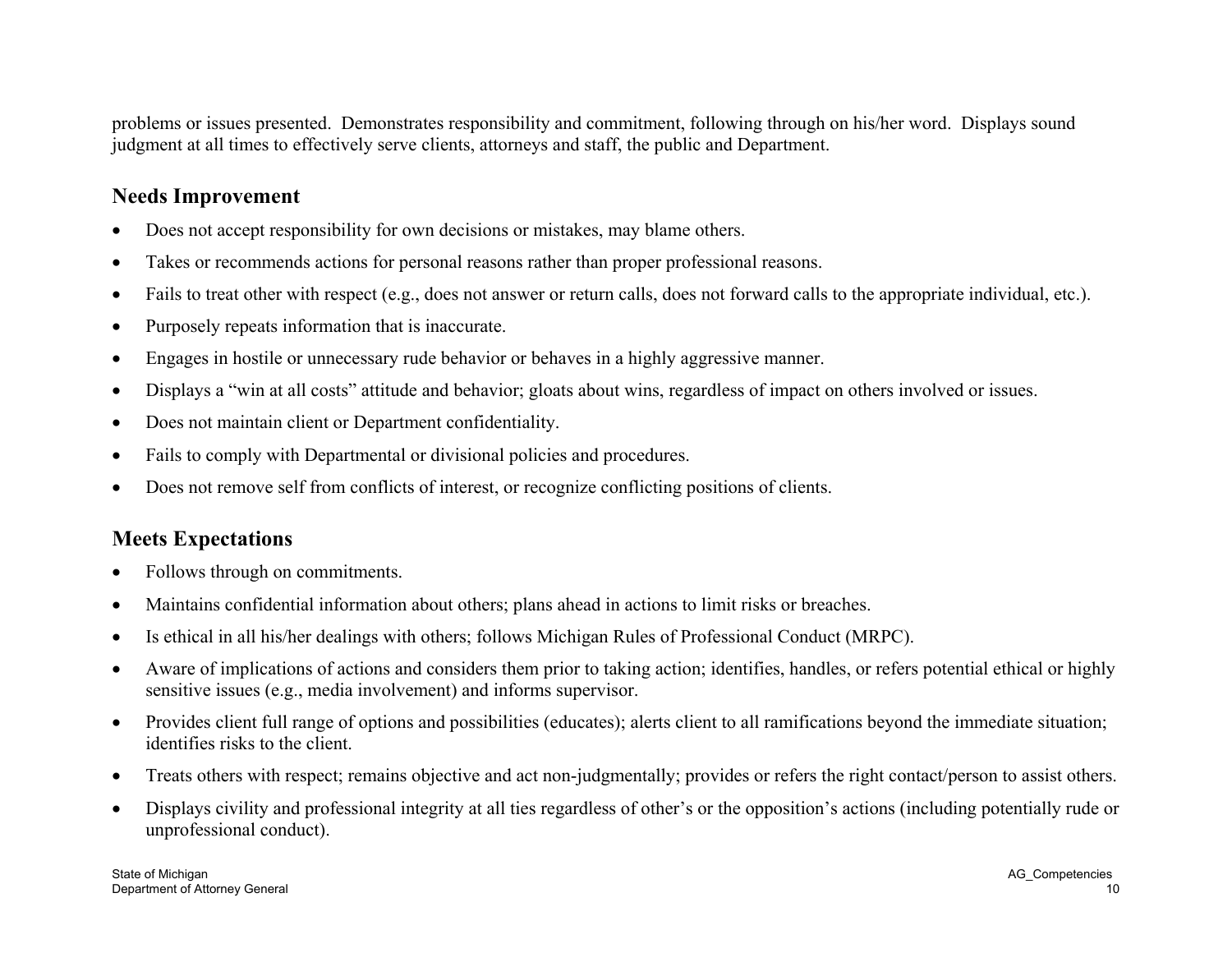- • Represents the state with integrity; demonstrates sound judgment; considers the impact of legal advice and actions on office, client agency, and others.
- $\bullet$ Complies with Departmental of divisional policies and procedures.
- •Identifies and manages conflicts of interest among agencies, or among legal positions of multiple clients.

- •Accepts responsibility for own actions, even when the outcome is not desirable.
- • Acts in accordance with the highest professional and ethical standards even under adverse conditions; earns the respect of others through this behavior.
- • Displays extremely sound judgment; makes decisions which are the best overall taking into account the various stakeholders and the impact it will have on others.
- •Always maintains a constructive and open dialogue, even when working with angry or very difficult persons.
- • Consistently makes a dedicated effort to understand the legitimate interests of all stakeholders, maintaining objectivity and reaching fair and equitable agreements.
- • Highly sensitive to issues presented and the impact on the individual/client and the challenges or problems they present to the individual/client.
- •Counsels others and takes action to ensure they comply with professional and ethical standards.
- $\bullet$  Effectively considers the impact of actions globally (i.e., to other individuals and agencies); balances the best interests of the public and also the client.
- •Encourages and facilitates compliance with Departmental or divisional policies and procedures.

# **PERSONAL INITIATIVE**

Takes personal responsibility for getting things done, and involves others as appropriate. Proactively manages own activities and time to effectively complete work in a timely manner. Assists others in meeting client and Department objectives. Proactively and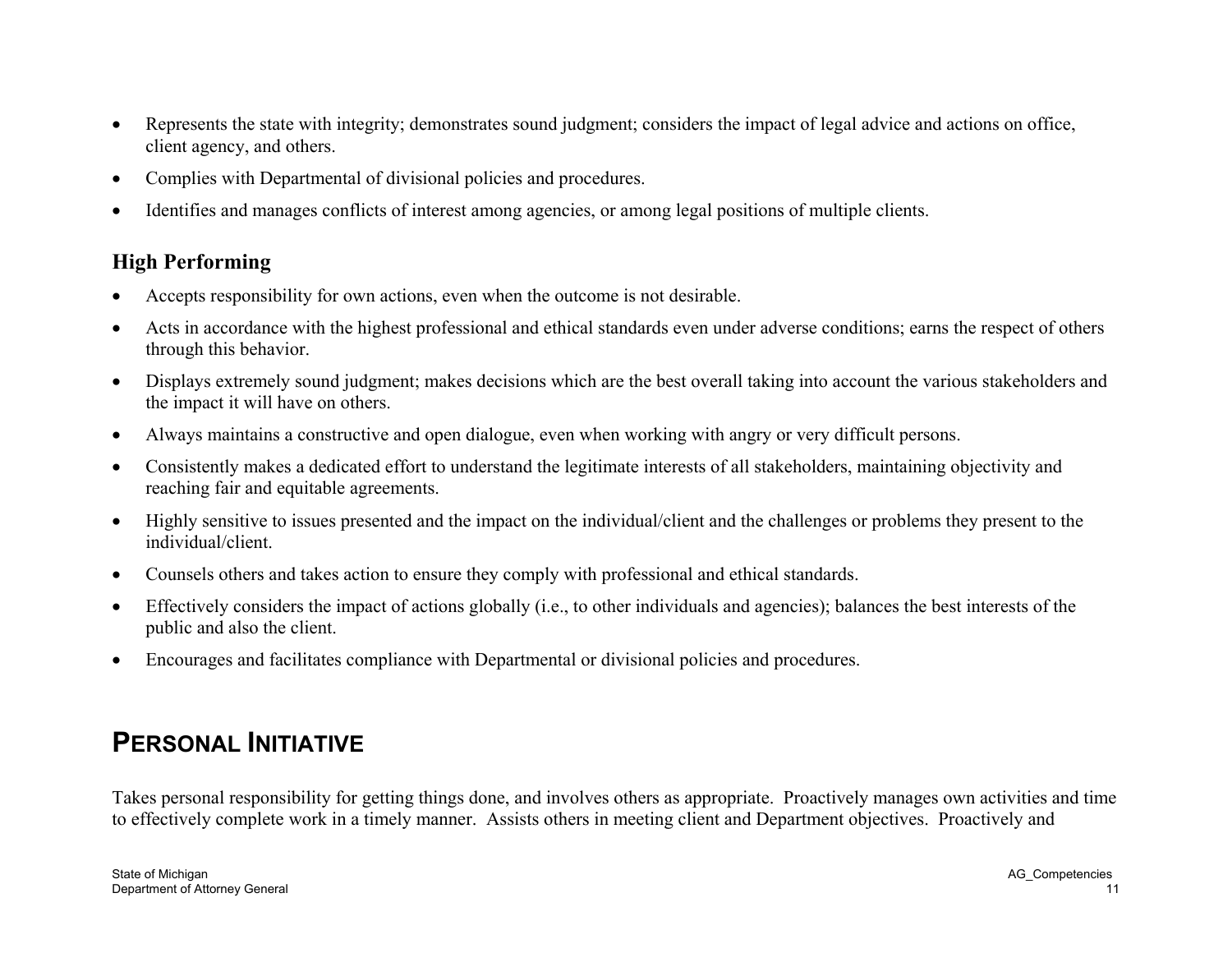creatively addresses problems, considering new approaches. Consistently seeks to develop personal and professional skills needed to be prepared for future opportunities.

#### **Needs Improvement**

- •Completes work only specifically assigned to her/him; does not volunteer to help others.
- •Avoids spending extra time or effort to go the "extra mile."
- • Does not perform more than the minimal amount of work required (i.e., does not conduct additional research or contact other resources.
- •Initiates little independent/undirected action; is not proactive; waits for direction before beginning a task.
- •Accepts a situation or problem as a barrier; does not consider how to remove or reduce the impact of the barrier.
- •Not usually able to generate relevant ideas or take needed action in response to defined problems or situations.

#### **Meets Expectations**

- •Displays initiative and starts work/takes on assignments on own.
- •Persists against obstacles to complete actions.
- •Accomplishes project or task and anticipates what other tasks need to be done and takes the initiative to perform them.
- •Doesn't give up on things; follows through and performs work, tasks and assignments from beginning to end.
- • Accomplishes project or task; regularly anticipates what other related tasks will need to be completed and takes the initiative to perform them.
- •Generates sound new ideas/solutions in situations previously experienced.
- •Identifies and suggests ways in which work practices can be enhanced/improved.

## **High Performing**

- $\bullet$ Eager and willing to "go the extra mile" in terms of time and effort.
- • Searches for additional assignments and assists others to complete work; asks for more challenging work or additional responsibility.

State of Michigan AG\_Competencies Department of Attorney General 12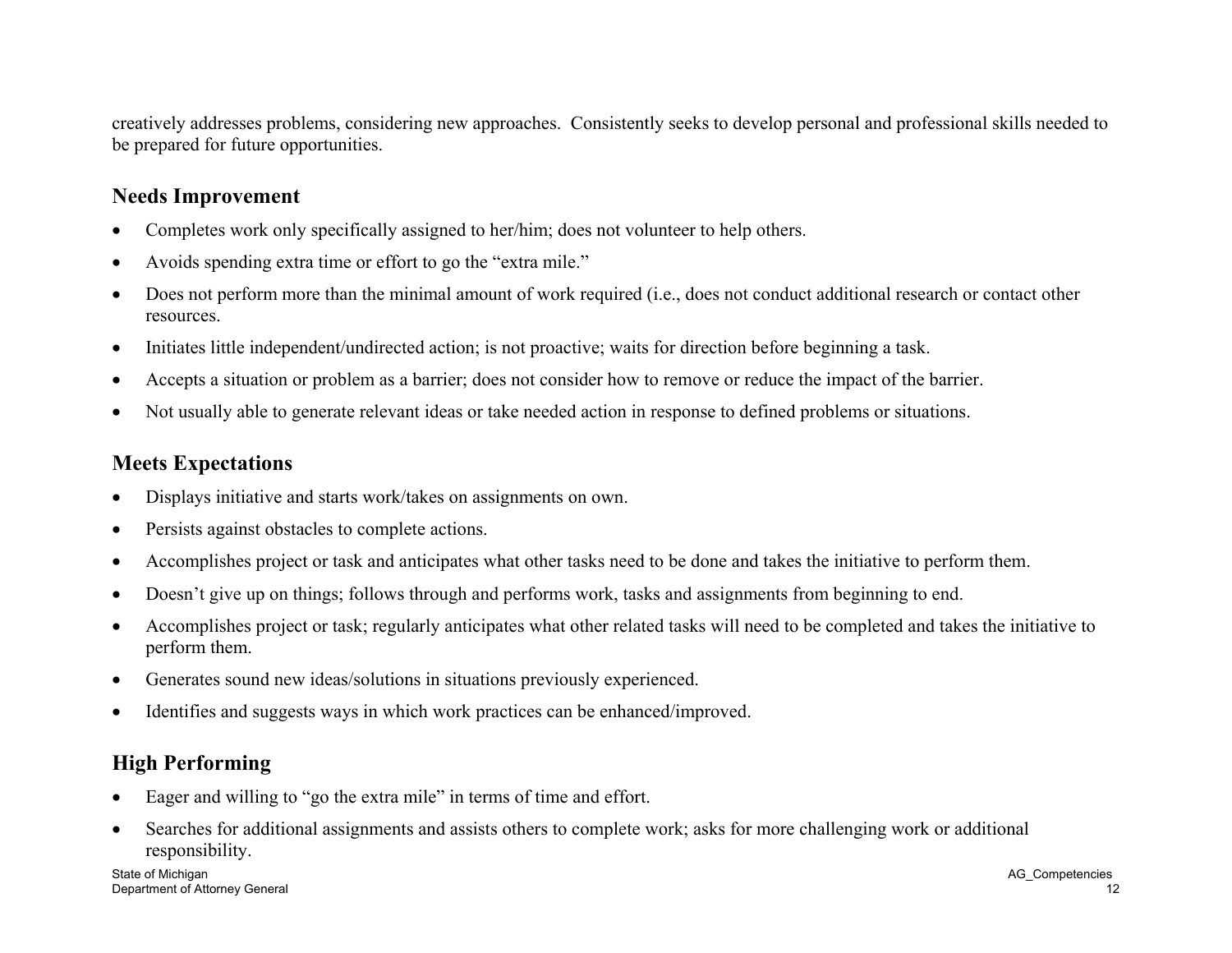- $\bullet$  Assumes complete ownership for assigned project or tasks and performs them with minimal supervision or assistance; volunteers to perform challenging or undesirable tasks.
- •Accomplishes work without being told what to do or when to do it; stays one step ahead; checks the quality of his/her own work.
- • Regularly acts to get things started or done without being told to do so; effectively pursues nontraditional channels (e.g., other professionals) as the need arises.
- •Is insightful and resourceful in addressing problems; comes up with creative solutions to meet the needs of situations.

## **SUPERVISION/MANAGEMENT: GENERAL**

Communicates a common visions and encourages a positive working environment, mobilizing team members and providing support and guidance in the accomplishment of tasks and objectives. Communicates performance expectations to staff and holds self and staff accountable. Seeks and provides timely, actionable, and constructive performance feedback. Reviews team actions and results with team members to learn from experiences and build team knowledge. Maintains an awareness of staff capabilities and works with others to facilitate growth and development.

#### **Needs Improvement**

- •Does not demonstrate confidence in self and/or team.
- •Applies policies, procedure and rules inconsistently; shows favoritism to some individuals.
- •Does not share information with staff.
- •Avoids/evades disciplinary matters; does not follow procedures for progressive discipline.

- $\bullet$  Ensures that staff is knowledgeable of policies, procedures, and standards (Departmental and division); consistently and fairly enforces application of policies and procedures.
- $\bullet$  Shares information between staff and management (e.g., memos or minutes from meetings); holds meetings to share information and implement division policy, legal information, and changes.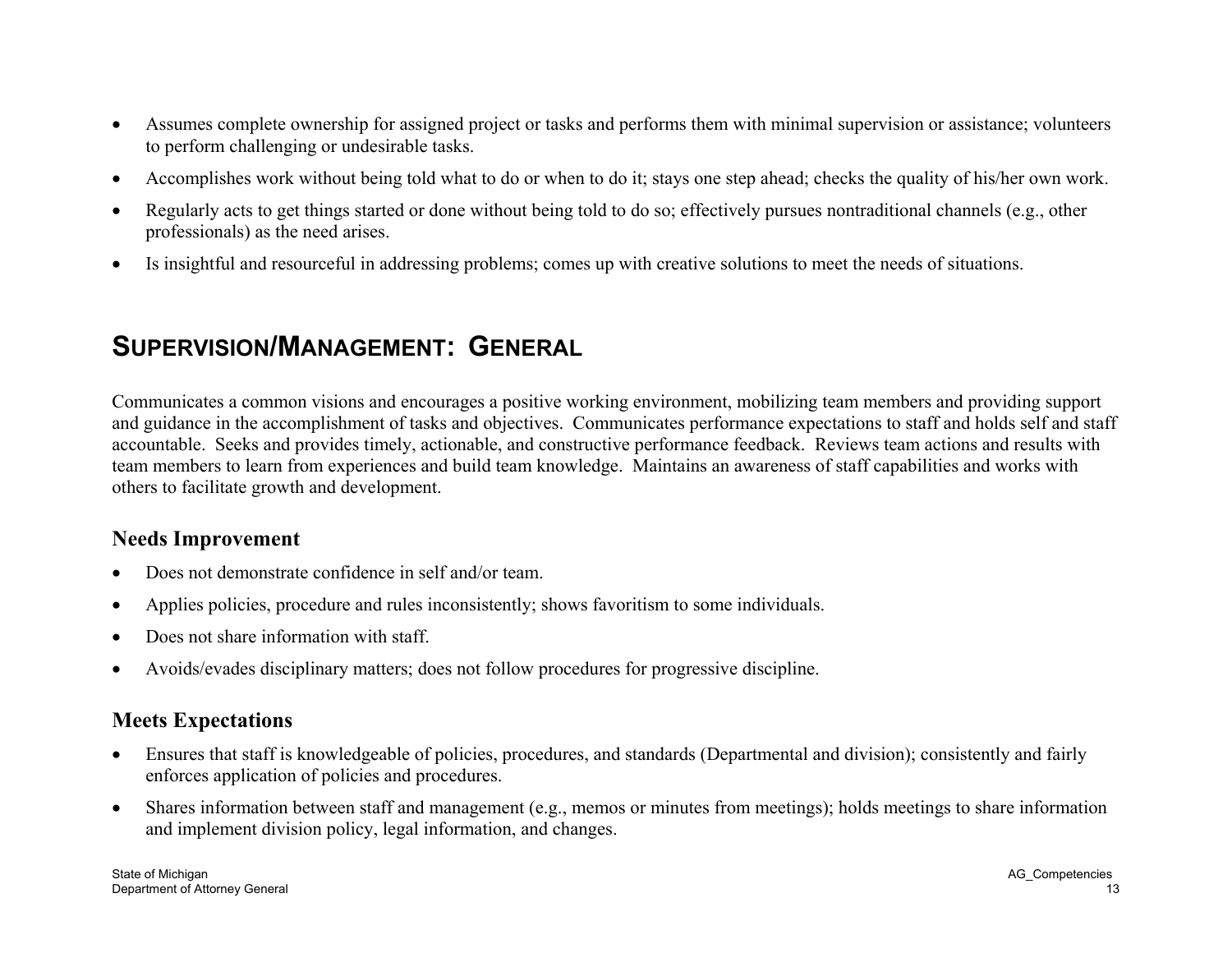- •Conveys strong confidence in self and team; builds pride in the team and inspires team members to perform to their fullest.
- • Takes responsibility for decisions made and for the actions of the team; shares successes with the team and accepts blame when necessary.
- •Links the development of staff to present and future goals and objectives.
- •Provides cross-training and develops "backups" to enhance the entire team capability.
- • Identifies/recognizes skills and talent; knows staff strengths, limitations, experiences, and background and deploys them the most appropriately and effectively.

## **SUPERVISION/MANAGEMENT: DELEGATING RESPONSIBILITY**

Allocating decision-making authority and/or task responsibility to appropriate others to maximize the organization's and individual's effectiveness.

### **Needs Improvement**

- •Is reluctant to assign work beyond tested resources.
- •Micro-manages projects; subordinates follow order for most tasks and are not authorized to use own judgment and expertise.
- •Frequently does not provide adequate information when delegating.
- •Does not explain expected outcomes for an assigned task.
- •Assigns inappropriate tasks for the skill level of subordinates.
- •Does not effectively consider people's workloads and schedules when assigning tasks.

### **Meets Expectations**

•Balances subordinate workloads and skill sets when assigning tasks.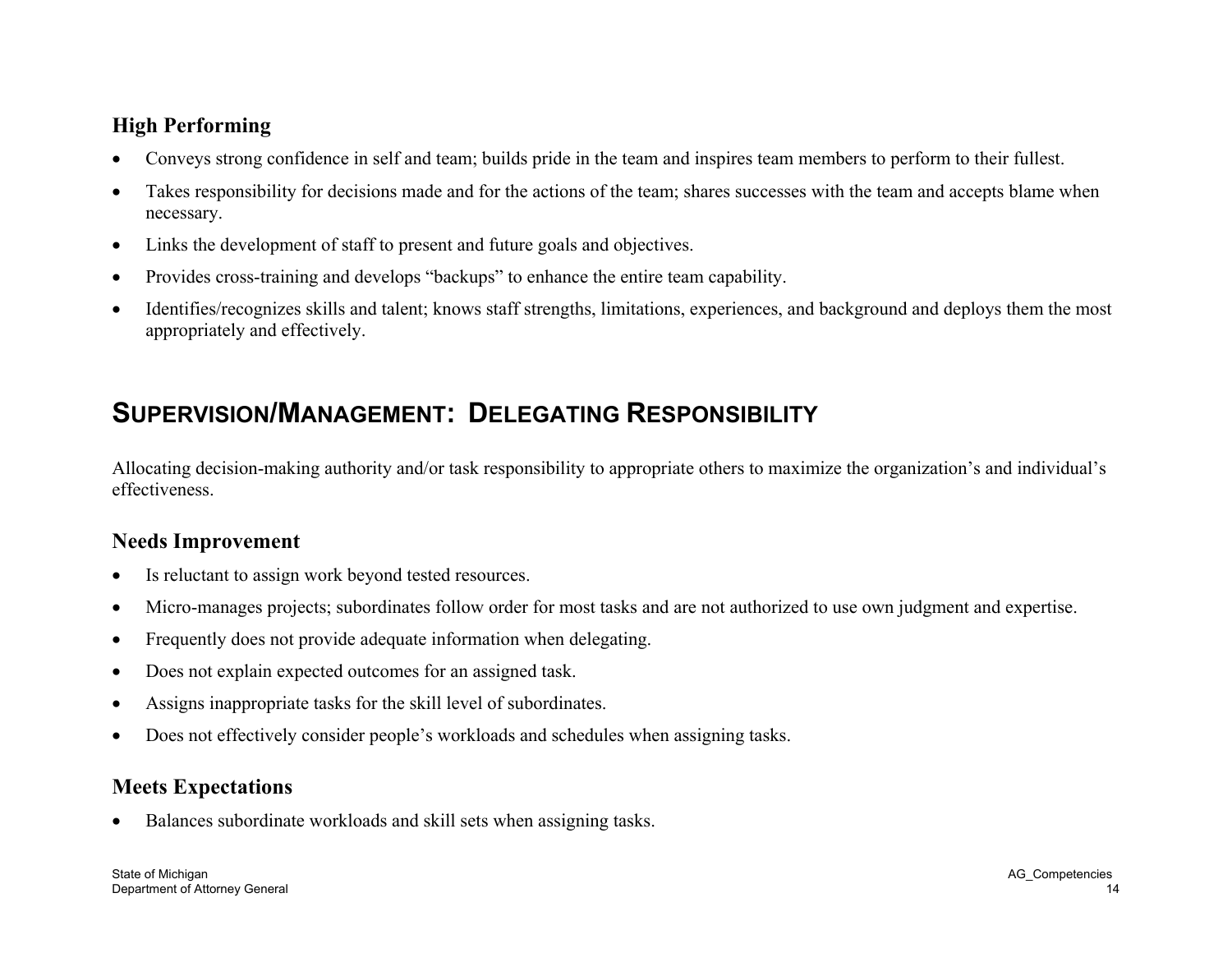- •Delegates activities to other to complete; monitors progress towards completion of the work.
- • Explains expected results and allows employees to utilize appropriate degree of won judgment and knowledge to complete the work.
- •Sets clear task or project completion expectations.
- •Assigns appropriate tasks for the skill levels of subordinates.

- $\bullet$  Consistently and effectively assigns and utilizes appropriate staff and resources to complete multiple projects successfully and within or ahead of schedule.
- •Delegates activities to grow staff capabilities; knows which activities can be effectively delegated to which staff.
- •When assigning work, gives clear goals and objectives within parameters; empowers people to exercise own judgment and expertise to complete the work.
- • Assigns tasks to team members in a manner that maximizes the quality and quantity of work which is completed by the entire team.

## **SUPERVISION/MANAGEMENT: ALIGNING PERFORMANCE FOR SUCCESS**

Focusing and guiding others in accomplishing work objectives.

### **Needs Improvement**

- $\bullet$  Does not consistently emphasize the importance of high quality work; does not hold subordinates accountable for marginal quality work.
- •Does not set clear expectations for defining work success.
- •Does not obtain or provide adequate training or experiences for staff to accomplish work objectives.
- •Does not effectively monitor progress of subordinates or team member actions resulting in wasted resources or re-work.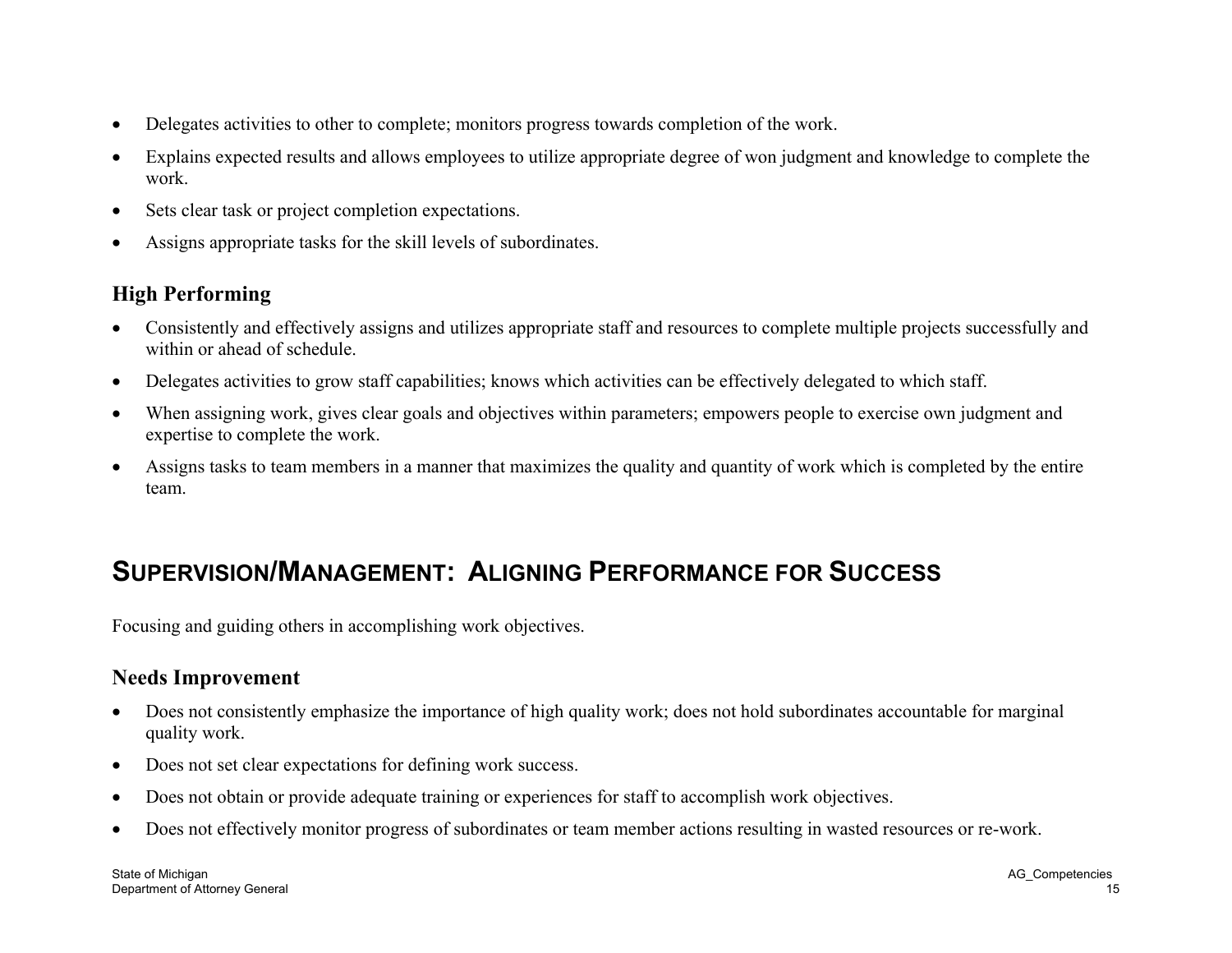- •Is not approachable to staff who have questions or seek advice on completing work effectively
- •Does not regularly provide feedback to staff on work performance; discusses performance primarily during the annual review.

#### **Meets Expectations**

- •Sets performance objectives for the individual and/or the project; ensures people understand the assignment.
- • Works with subordinates to generate performance goals that are specific, measurable, and time-bound; establishes an agreed upon mechanism for monitoring progress.
- $\bullet$ Holds team members accountable for achieving results.
- •Ensures that individuals have the proper training for the task at hand.
- •Monitors performance and provides regular feedback in addition to the annual performance review.
- •Provides the necessary tools for staff to accomplish work objectives; helps to eliminate obstacles or problems.
- $\bullet$ Provides objective and insightful feedback on others' strengths and weaknesses.

- $\bullet$  Sets high performance expectations for the individual or team; creates high levels of commitment and buy-in for results; holds others accountable for achieving the results.
- $\bullet$  Rewards and recognizes others in ways to both intrinsically and extrinsically motivate them; identifies appropriate rewards and recognition that motivates others and consistently delivers it to maximize individual and team performance.
- •Finds ways to leverage strengths of team members and manage limitations in order to deliver strong team results.
- • Takes necessary risks and action to successfully find resources, training, tools, etc., to support staff needs; is creative with regard to obtaining additional resources.
- $\bullet$  Actively coaches others and works with them to create developmental opportunities to expand their knowledge and skill level; provides highly insightful feedback and guidance for career development.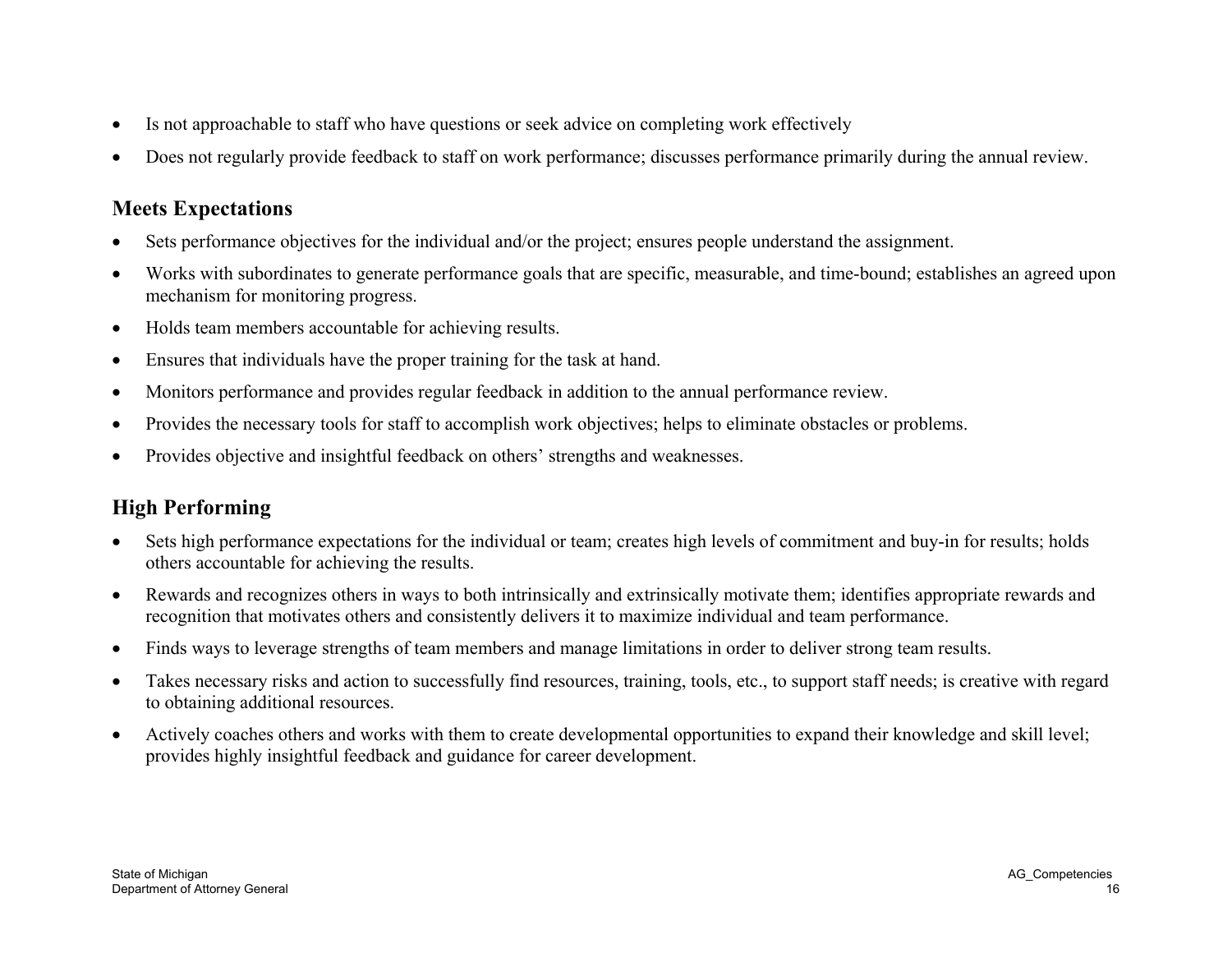## **SUPERVISION/MANAGEMENT: MANAGING CONFLICT**

Dealing effectively with others in antagonistic situations; using appropriate interpersonal styles and methods to reduce tension or conflict between two or more people.

#### **Needs Improvement**

- •Does not recognize when conflict is occurring or emotions are escalating; does not probe for interests of conflicting parties.
- • Inappropriately avoids conflict; allows conflict to "fester" without bringing it out into the open and attempting to negotiate acceptable solutions.
- •Defines only own interests; establishes own positions and biases rather than seeking common interests.
- •Accepts or recommends acceptance of "win/lose" situations rather than seeking compromise or collaboration.
- •Personalizes conflict; sometimes attacks people rather than issues.

#### **Meets Expectations**

- •Identifies that there is a problem or conflict occurring and takes steps to resolve it.
- •Assess when to get involved with the conflict and when to let parties resolve it without involvement.
- •Recognizes different interests, viewpoints, or needs of others and allows them to express their views in a respectful manner.
- •Assists parties to achieve mutually acceptable "win-win" solutions.

- $\bullet$  Highly skilled in seeing early warning signs of conflict and takes steps to prevent problems; gets to essence of the problem to resolve issues before they escalate to a conflict.
- $\bullet$  Excels in transforming conflict into problem solving; insightfully diagnoses issues and develops effective solutions that are accepted by others.
- •Creates an environment where differences of expression or opinion are valued; differences are used to achieve superior results.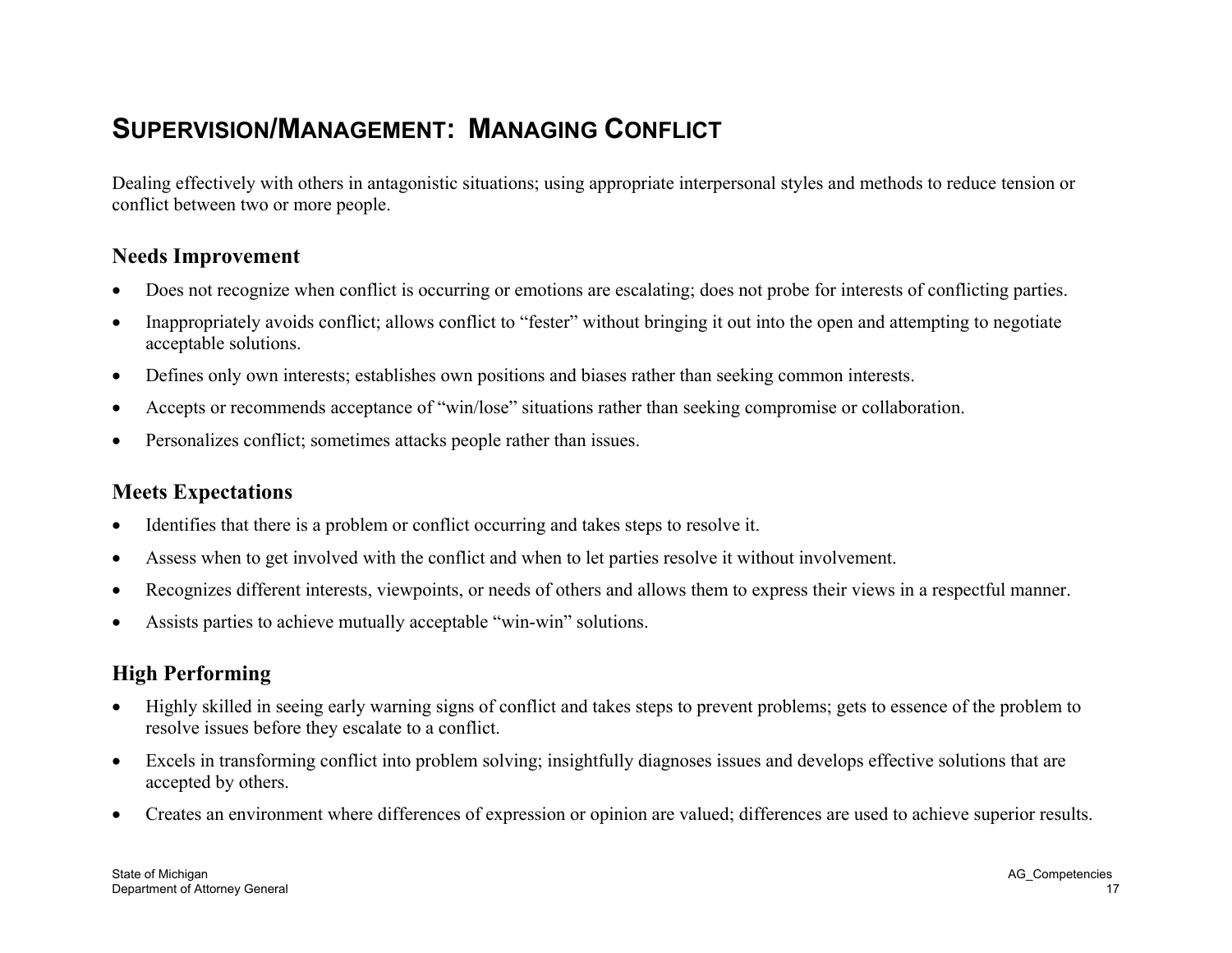• Uses positive and constructive techniques to help team members anticipate and effectively deal with pressures and interpersonal conflicts that may occur in the work environment.

## **SUPERVISION/MANAGEMENT: FACILITATING CHANGE**

Encouraging others to seek opportunities for different and innovative approaches to addressing problems and opportunities, facilitating the implementation and acceptance of change within the workplace.

#### **Needs Improvement**

- $\bullet$ Communicates resistance or fear of change to others.
- •Limits involvement of others in change; does not seek buy-in, input or ownership.
- •Fails to modify own work practices or hold others accountable to following changes that are adopted by the organization.
- •Inconsistent in support of change effort; abandons the change effort or presents change as coming from an outside source.
- •Relays change information to staff but not in a consistent manner.
- •Communicates change in a negative manner; discourages others from taking a new approach to work activities.

#### **Meets Expectations**

- •Communicates organizational changes that are occurring to staff members; explains the purpose of the changes.
- •Actively considers and openly discusses changes or modifications that are proposed by others.
- •Introduces new goals, objectives, and processes to support organizational change and effectively monitors their implementation.
- •Offers employees tools and support to adjust to changes.
- •Acknowledges, explains, and supports change regardless of own preference and priorities.

## **High Performing**

•Explains the business imperative of change and communicates a sense of urgency regarding the need to change.

State of Michigan AG\_Competencies Department of Attorney General 18 and 2008 the control of Attorney General 18 and 2008 the control of Attorney General 18 and 2008 the control of Attorney General 18 and 2008 the control of Attorney General 18 and 2008 the